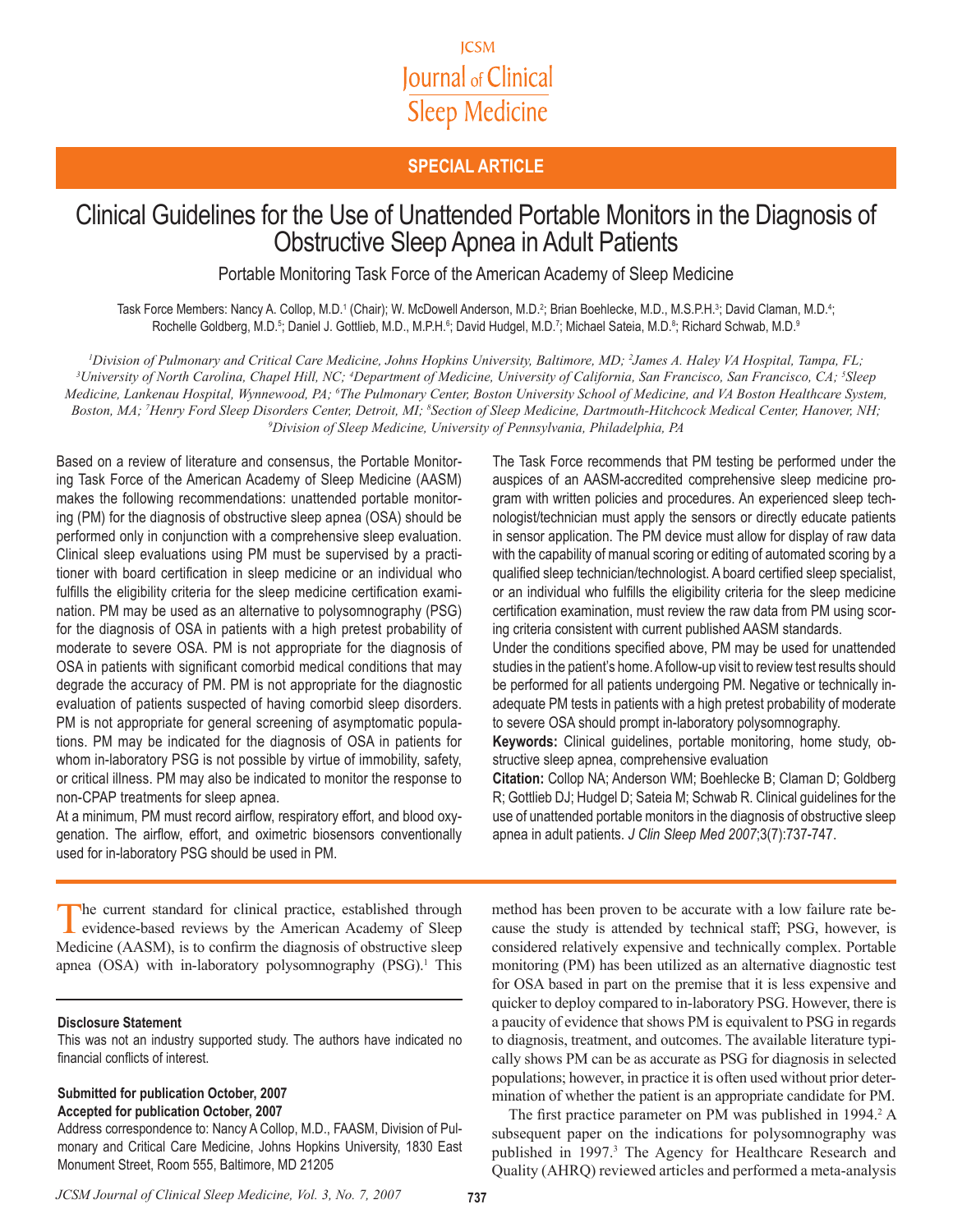of the literature on the diagnosis of OSA.<sup>4</sup> An evidence review and practice parameter was written by a committee composed of representatives of the AASM, American College of Chest Physicians and the American Thoracic Society.<sup>1, 5</sup> None of these documents supported broad use of PM due to lack of sufficient evidence. In 2004, the Centers for Medicare and Medicaid Services (CMS) reviewed its national coverage determination (NCD) 240.4 regarding the use of PM as a basis for prescribing CPAP therapy. Their final decision was released in April, 2005 stating that the evidence was *not adequate* to conclude that "the use of unattended portable multi-channel sleep testing with a minimum of 4 or 7 monitored channels was reasonable and necessary in the diagnosis of OSA; therefore these tests remain uncovered."6 In 2006, the AASM released an interim position statement<sup>7</sup> regarding the use of PM in the diagnosis of OSA in response to an Institute of Medicine report.<sup>8</sup> In this statement, the AASM recommended that physicians who choose to use PMs should use them in combination with a clinical assessment and interpret them within the context of a comprehensive evaluation of the patient; that such devices should be used only by AASM-accredited sleep centers or laboratories or by board certified sleep specialists; and that decisions regarding therapy should be based on a comprehensive evaluation of the study results and the patient's symptoms.

CMS NCD 240.4 states that inadequate evidence exists to support PM as a diagnostic tool for OSA, and it is not covered as a reasonable and necessary test.<sup>6</sup> In 2007 CMS initiated a review of NCD 240.4 at the request of the American Academy of Otolaryngology – Head and Neck Surgery. In its testimony, the AASM presented evidence dismissing the assertion that patients experience unacceptable delays in accessing PSG, discussed the lack of available data on the efficacy of PM in the Medicare population and the lack of economic data in support of PM, and reiterated the AASM position that if PM is accepted as a diagnostic tool, it must be performed under the construct of AASM-accredited facilities or by specialists certified in sleep medicine. A decision from CMS is expected in March 2008.

The AASM charged the Portable Monitoring Task Force with a reevaluation of the evidence on PM as an alternative to in-laboratory PSG. The Task Force performed a limited literature search to capture articles published since the last literature review<sup>5</sup> and used evidence review and a consensus process to develop clinical guidelines for the use of PM in the diagnosis and management of OSA.

### **Methods**

The Portable Monitoring Task Force was charged with answering the following questions:

- 1. What are appropriate indications for PM?
- 2. What types of PM should be used?
- 3. How should PM data acquisition, analysis, and interpretation be performed?
- 4. What is the proper application of PM results?

The 1994 review<sup>2</sup> divided PM into 4 types:

- 1. Type 1: full attended polysomnography ( $\geq$  7 channels) in a laboratory setting
- 2. Type 2: full unattended polysomnography  $(≥ 7$  channels)
- 3. Type 3: limited channel devices (usually using 4–7 channels)
- 4. Type 4: 1 or 2 channels usually using oximetry as 1 of the parameters

That review included approximately 70 studies from 1960 to 1994. Inclusion criteria for studies were: 1) comparison of the PM device to in-laboratory PSG in adults age 18 and over; 2) publication in English; and 3) inclusion of at least 10 subjects.

Since the charge of the Portable Monitoring Task Force was not limited to a review of the accuracy of PM compared to PSG, we sought to review a broader range of literature in which PMs were evaluated using patient outcomes, treatment variables, or other parameters. A MEDLINE search was conducted on articles published between 1997 and August 2006 using the following main terms in various combinations: "polysomnography," "oximetry," "physiologic monitoring," and "sleep apnea." These terms were then combined with "airway resistance," "upper airway resistance syndrome," "respiratory disturbance index," "autoset," "snoring," and "respiratory event related arousal." The combined search was then refined by combining with the following terms: "reproducibility of results," "predictive value of tests," "sensitivity," and "specificity." Additional searches were then conducted with "polysomnography" combined with the terms "home monitoring" and "home care services."

The search found 291 articles and the Task Force reviewed all abstracts to exclude studies that did not meet the following criteria: subjects  $\geq 18$  years of age; patient evaluated for OSA; patients had testing with a monitoring device that offered fewer channels (Type 3 devices) than polysomnography; and a minimum of 10 subjects. We restricted our review to Type 3 devices because these are used most frequently in the outpatient setting. The Task Force developed an extraction form to address the specific questions posed above. We also evaluated the monitors with respect to the physiologic signals monitored and devised a new technology classification system to assist us in assessing what leads are most valuable:

Technology Used in Portable Monitoring

- 2. Respiratory monitoring, including but not limited to:
	- a. Effort
	- b. Airflow
	- c. Snoring
	- d. End-tidal CO<sub>2</sub>
	- e. Esophageal pressure
- 3. Cardiac monitoring, including but not limited to: a. Heart rate or heart rate variability
	- b. Arterial tonometry
- 4. Measures of sleep wake activity, including but not limited to: a. Electroencephalography
	- b. Actigraphy
- 5. Body position
- 6. Other

Review of the 291 articles resulted in 36 meeting inclusion criteria9-43; abstraction data is summarized in the Evidence Table. A decision was made to review an additional paper published in 2007 as it had important outcome data.<sup>44</sup> Therefore, the Evidence Table (available online at www.aasmnet.org/jcsm) shows data from 37 papers. The data were abstracted by an independent reviewer and reviewed for accuracy by a member of the Task Force. The Task Force included this data as well as data from all previous reviews in developing recommendations for the use of PMs.

The Task Force held a face-to-face meeting to develop consensus-based guidelines. Each of the 4 questions posed were reviewed

<sup>1.</sup> Oximetry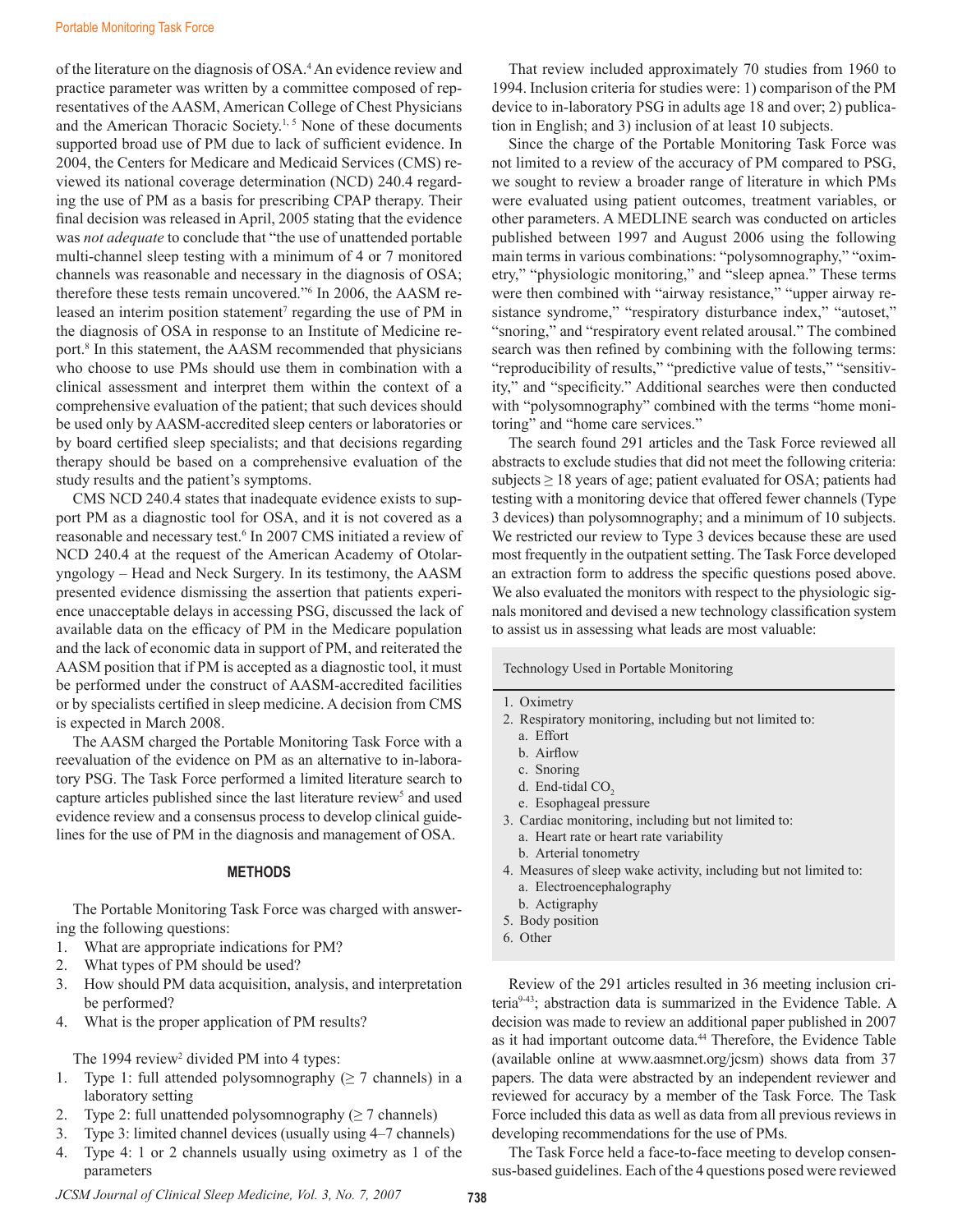in detail by Task Force members and, using a modified nominal group technique, statements were developed and approved by the group. The AASM Board of Directors approved this guideline.

### **Recommendations**

### **1. Indications for Portable Monitoring**

1.1. PM for the diagnosis of OSA should be performed only in conjunction with <sup>a</sup> comprehensive sleep evaluation. Clinical sleep evaluations using PM must be supervised by <sup>a</sup> practitioner with board certification in sleep medicine or an individual who fulfills the eligibility criteria for the sleep medicine certification examination. In the absence of <sup>a</sup> comprehensive sleep evaluation, there is no indication for the use of PM.

The Task Force recommends that the comprehensive evaluation of patients follow the AASM Standards for Accreditation of Sleep Disorders Centers<sup>45</sup> specifically with regard to the role of a sleep specialist board certified in sleep medicine, patient acceptance criteria, and quality assurance. This recommendation is consistent with the 2003 practice parameter defining indications for PSG.46 This recommendation emphasizes the role of a complete diagnostic evaluation to establish a differential diagnosis of sleep disorders. Any consideration of PM applicability must be taken in the context of this evaluation process. This recommendation is based on evidence as indicated in the Evidence Table. The majority of the study designs in the literature reviewed included a screening evaluation (stated in 32 articles). Seven studies specified physician involvement in pretest evaluation. Screening measures (stated in 34 studies) referenced snoring, suspected sleep related breathing disorders or sleepiness. Exclusion criteria were stated in 19 studies (4 "other sleep diagnoses," 3 "logistics," 6 "other cardiopulmonary diagnoses or supplemental oxygen," and 6 "general medical or technical limitations").

It is the consensus of the Task Force that the clinical evaluation should be performed by a board certified sleep specialist or an individual who fulfills the eligibility criteria for the sleep medicine certification examination, and that interpretation of the PM study, supervision, and quality assurance be the responsibility of a sleep specialist board certified in sleep medicine as is required for sleep center accreditation.<sup>45</sup> This is because the skill set required for board certification includes: an understanding of differential diagnosis of a broad array of symptoms; interpretation of PM results and sources of error; and the ability to use the PM results in the context of the individual patient's history and physical examination. There are currently 2 recognized sleep medicine certification pathways: the American Board of Sleep Medicine and the American Board of Medical Specialties. Either of these pathways meets the requirements for sleep medicine certification.

The PM study should be 1 tool in the complete evaluation of the sleep disorders patient. This recommendation is an extension of the prior practice parameter for PM (section  $16$ )<sup>1</sup> emphasizing the specialty training of the interpreting physician. The consensus of the Task Force is that PM interpretation must be supervised by a trained sleep physician who must have access to the raw data. Although most of the studies reviewed were conducted at sleep centers, 26 of the 37 studies were performed outside the United States so that the effect of board certification and sleep center accreditation cannot be assessed.

A study by Parthasarathy and colleagues<sup> $47$ </sup> reported that the absence of accreditation or provider certification was associated with higher rates of PAP discontinuation (odds ratio  $= 1.9$ ). Improved patient education and treatment of nasal congestion by the certified physicians and accredited center personnel was associated with increased treatment utilization and patient satisfaction. It is critical to recognize that the utility of unattended portable monitoring in the diagnosis of OSA rests on more than the recording accuracy of a portable device. Historically, the field of sleep medicine has placed a high priority on the provision of comprehensive clinical care to patients with sleep disorders. Specifically, the standards for care emphasize that polysomnographic evaluation should only occur within the context of a full evaluation of the patient by a trained expert in sleep medicine. Comprehensive clinical assessment ensures several important facets of care:

- 1. *Appropriate health care utilization.* By providing skilled assessment prior to study, sleep medicine clinicians ensure that use of portable monitoring is appropriate for a given patient, thereby avoiding overutilization or application of PM when attended study or alternate diagnostic assessments should be performed.
- 2. *Comprehensive diagnostic assessment.* Patients undergoing PM for suspected OSA frequently present with comorbid medical and psychiatric conditions as well as other sleep disorders. Comprehensive evaluation is necessary to ensure that these comorbid conditions are reliably identified and addressed in a comprehensive therapeutic approach.
- 3. *Accurate data collection and scoring.* Comprehensive sleep programs, particularly those accredited by the AASM, are expected to demonstrate adequate training of technologists, effective patient education regarding application and use of PM, and ongoing quality assessment programs that will maximize data quality, patient safety and satisfaction, and outcome. Accurate scoring is an additional consideration, which is addressed in a later section.
- 4. *Effective patient management.* Positive outcomes for patients with OSA depend on adequate diagnosis as well as effective treatment planning and follow-up. Comprehensive sleep centers maintain the necessary organizational structure and the administrative, technical, and professional personnel to provide these services. Demonstration of effective therapy is often incorporated into patient management in sleep laboratories.

1.2. Provided that the recommendations of 1.1 have been satisfied, PM may be used as an alternative to polysomnography (PSG) for the diagnosis of OSA in patients with <sup>a</sup> high pretest probability of moderate to severe OSA. PM should not be used IN THE PATIENT GROUPS DESCRIBED IN  $1.2.1$ ,  $1.2.2$ , and  $1.2.3$  (Those with comorbidities, other sleep disorders, or for screening).

The evidence to date shows that PM studies have been predominantly performed in high risk populations for moderate to severe OSA. The Task Force recommends that PM use should be limited to these groups. Clinical judgment remains the best method for determining OSA risk. The clinician must take into account the essential features of OSA: demographics; predisposing and precipitating factors; clinical features; and familial patterns. Treatment decisions must also rely on the judgment of an experienced clinician. PM results should be combined with clinical evaluation in determining whether additional testing is required or treatment should be initi-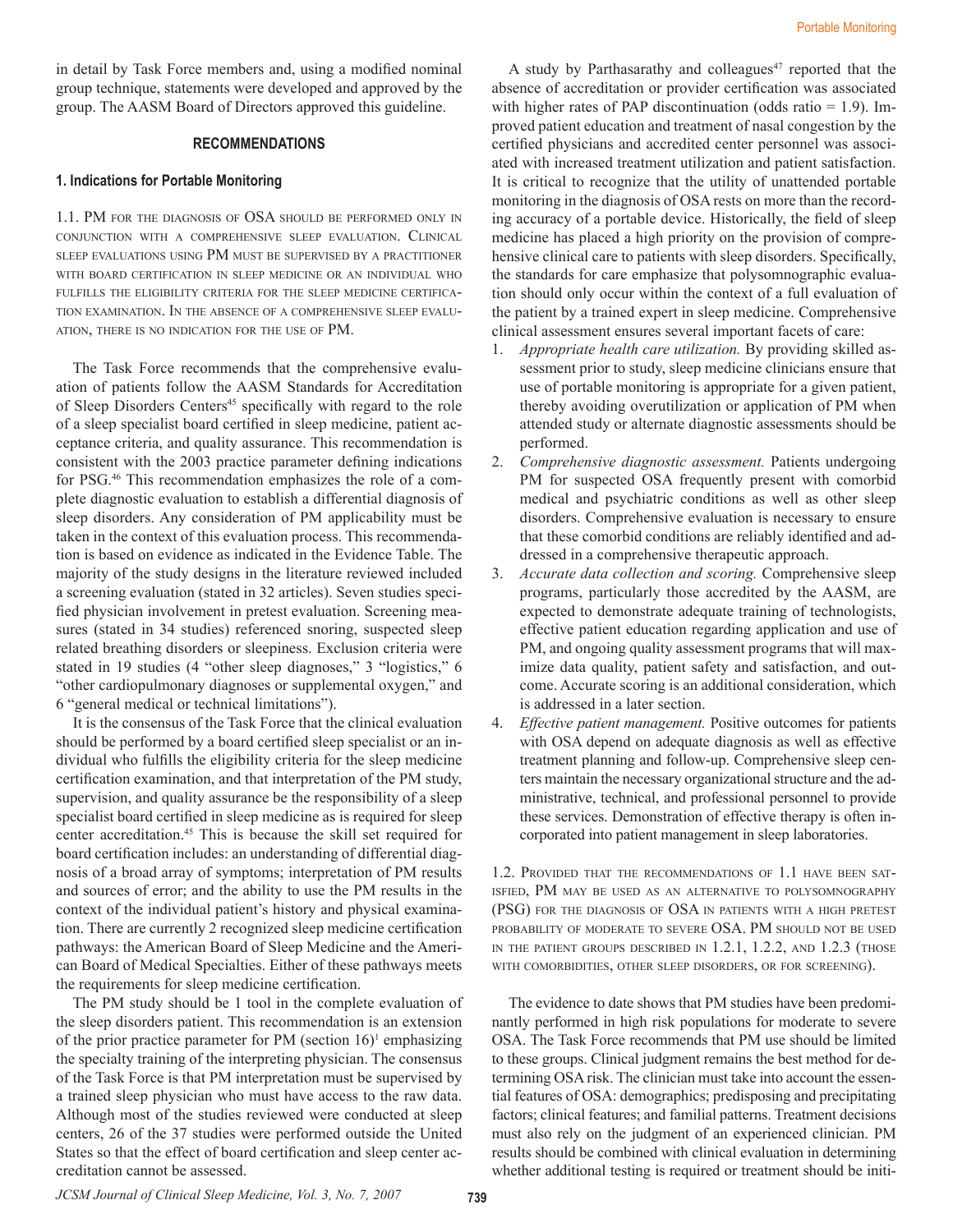ated. The majority of studies reviewed included patients screened as "suspected OSA" as an entry criterion (see Evidence Table). The AASM practice parameter paper reviewed indications for polysomnography in the diagnosis of OSA.<sup>46</sup> Risk factors included snoring, sleepiness, obesity, and witnessed apneas. All of these factors were strongly associated with OSA, and the severity of the risk factors often correlated with the severity of OSA. However, the predictive value of individual and combined risk factors is only moderate. The authors also reviewed clinical predictive models and concluded that none were sufficient to predict severity of OSA.

No study has been specifically designed to distinguish mild from severe disease. The majority of studies evaluate patients with a high pretest probability for OSA, thereby eliminating those with mild disease. Therefore, no systematic research has been done to determine the discriminatory capacity of various PM devices to detect low levels of OSA vs. high levels of OSA.

The taskforce recommendations specifically apply to adult populations. In addition, there are little data on the use of PM in the pediatric and older  $($  > 65 years of age) populations. Most studies have been done in middle-aged adults; PM use in older patients who are more likely to have both comorbid conditions and comorbid sleep disorders should be approached cautiously. Clearly, more research is needed in these populations.

*1.2.1. PM is not appropriate for the diagnosis of OSA in patients with significant comorbid medical conditions that may degrade the accuracy of PM, including, but not limited to, moderate to severe pulmonary disease, neuromuscular disease, or congestive heart failure.*

Only 2 of the studies reviewed did not exclude patients with comorbid medical disorders.15, 43 The other 35 studies either excluded patients with comorbid medical disorders or did not state exclusion criteria. No new data has been published on this topic since the 2003 guidelines.<sup>1</sup> Use of PM devices should be restricted to populations with data supporting its diagnostic accuracy, and therefore in-laboratory PSG remains the standard for patients with co-morbid medical disorders.

*1.2.2. PM is not appropriate for the diagnostic evaluation of OSA in patients suspected of having other sleep disorders, including central sleep apnea, periodic limb movement disorder (PLMD), insomnia, parasomnias, circadian rhythm disorders, or narcolepsy.*

This recommendation is consistent with the previous recommendations<sup>1</sup>; no new data are available to evaluate PM in patients with central sleep apnea or OSA with comorbid sleep disorders. In-laboratory PSG should be used in patients suspected of central sleep apnea or hypoventilation syndromes because there are no data evaluating the accuracy of PM devices for the detection of central apneas or hypoventilation. Furthermore, PM does not include data necessary to reach diagnostic criteria for PLMD, parasomnias, circadian rhythm disorders or narcolepsy.<sup>48</sup> PM is not an appropriate methodology for the diagnosis of circadian rhythm disorders.

# *1.2.3. PM is not appropriate for general screening of asymptomatic populations.*

*JCSM Journal of Clinical Sleep Medicine, Vol. 3, No. 7, 2007* **740** It was the consensus of the Task Force that PM is not appropriate for general screening at this time. Even if screening may be

appropriate for asymptomatic individuals in high risk populations (such as congestive heart failure, $49,50$  hypertensives, $51,52$  commercial truck drivers or patients undergoing bariatric surgery53) currently available PM devices are not acceptable tools. They have only been shown to have good specificity and sensitivity in populations evaluated by sleep specialists, considered to be at high risk for OSA based on clinical symptoms and without significant comorbid medical disorders or suspicion of comorbid sleep disorders. Although it was the consensus of the Task Force that there is not yet sufficient evidence to guide the use of PM in general screening even of high-risk populations, it is recommended that if such screening is performed, appropriate clinical assessment tools should be used to address potential false positives and false negatives.

1.3. PM MAY BE INDICATED FOR THE DIAGNOSIS OF OSA IN PATIENTS for whom in-laboratory PSG is not possible by virtue of immobility, safety, or critical illness.

This recommendation is a modification of the previous practice parameter.<sup>1</sup> PM may be used when other forms of sleep evaluation are not possible, and, as stated in the previous paper, "clinical judgment made by the physician in light of individual circumstances has to be applied to individual patients."

1.4. PM may be indicated to monitor the response to non-CPAP treatments for obstructive sleep apnea, including oral appliances, upper airway surgery, and weight loss.

This recommendation is based on Task Force consensus. PM may be used to monitor the efficacy of therapies other than CPAP when the diagnosis of OSA has already been made, either through PM or in-laboratory PSG.

**Summary of Indications for Portable Monitoring:** Figure 1 summarizes a pathway for patients under consideration for PM. Patients appropriate for PM must be high risk for OSA and not have comorbid medical disorders or comorbid sleep disorders. Failure to meet these criteria in patients that are high risk for moderate to severe OSA should lead to an in-laboratory PSG. In laboratory PSG is also the standard in patients with other sleep disorders, such as narcolepsy and central sleep apnea.

# **2. Technology for Portable Monitors**

2.1. At <sup>a</sup> minimum, the PMs must record airflow, respiratory effort, and blood oxygenation. The type of biosensors used to monitor these parameters for in-laboratory PSG are recommended for use in PMs.

The previous reviews and the work of this Task Force uncovered little data on the validity and reliability of Type 2 PM devices. Therefore, our assessment focused on Type 3 devices. With the proliferation of these devices, the validity of a scheme based on the number of channels is no longer clear. The Task Force chose instead to focus on the types of signals used rather than their number. Although some monitors have not been adequately tested in the home environment, the Task Force chose to apply AASM recommendations for in-laboratory sensors to PM. The AASM Task Force on Respiratory Scoring recently completed a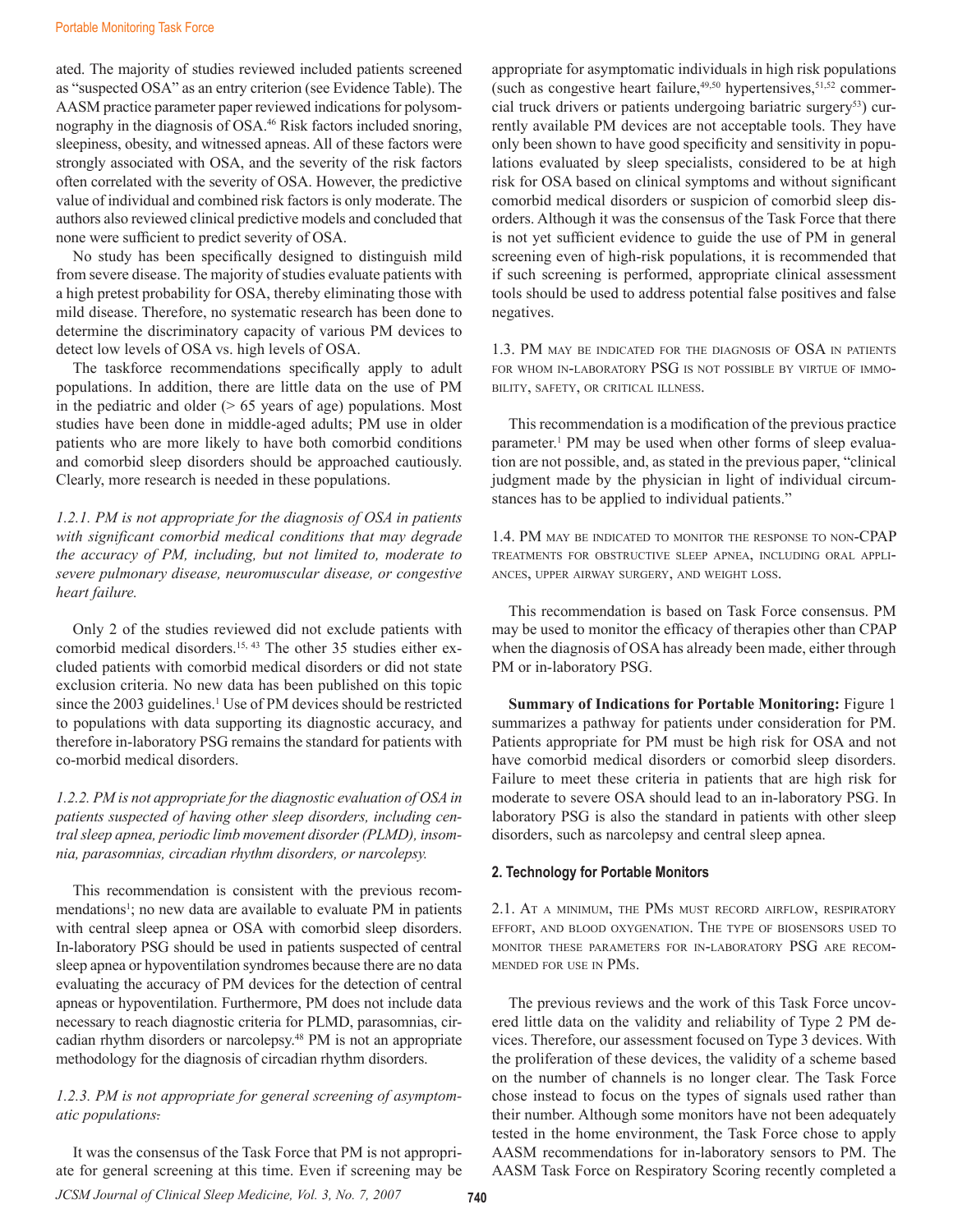

**Figure 1**—Flow chart depicting recommended pathway of patients considered for PM. Patients appropriate for PM should have moderate to high risk for OSA, have no comorbid medical conditions and no comorbid sleep disorders. Patients not considered appropriate for PM should have in-laboratory polysomnography. (BCSS = Board Certified Sleep Specialist or an individual who fulfills the eligibility criteria for the sleep medicine certification examination)

review of signals used in the detection of sleep related breathing disorders.<sup>54</sup> The review was used to determine criteria for scoring respiratory events in the *AASM Manual for the Scoring of Sleep and Associated Events.*55 Technical considerations as well as the consensus of this Task Force support measurement of airflow, respiratory effort and blood oxygenation.

The Task Force evaluated other sensor types in great detail. Four studies in the current review<sup>14,29,31,43</sup> evaluated a PM that uses arterial tone, actigraphy, and oximetry. The evidence for their use has been rated level B or C in past reviews.<sup>57</sup> Bar and colleagues<sup>14</sup> reported good accuracy in 15 home unattended studies for respiratory disturbance indexes (RDIs) of 10 or 20 per hour with receiver operating characteristic areas under the curve of 0.82 and 0.87, respectively. In 30 patients studied both in-laboratory and at home<sup>31</sup> and in a larger study of 98 individuals studied at home,<sup>43</sup> similar degrees of accuracy were found in preselected populations of OSA and non-OSA subjects. However, Penzel and colleagues<sup>29</sup> found a significant technical failure rate (4 of 21 or 19%). None of the articles noted any issues of safety, discomfort, or patient application. Unlike most PM devices, the arterial tone device uses a proprietary algorithm for scoring; although review of the raw data is possible, manual scoring is not.

One article assessed the time of transmission of an arterial waveform from the ECG to oximeter-derived pulse sensation (pulse transit time) in 13 patients at home.<sup>30</sup> Automated scoring could not distinguish normal from mild to moderate OSA, or mild to moderate OSA from severe OSA accurately. Ectopic beats were clearly felt to affect the results.

End-tidal CO<sub>2</sub>, considered a standard polysomnographic measure in pediatric patients, was evaluated in 1 study.<sup>18</sup> Stroke patients were screened for OSA in the ICU, where end-tidal CO<sub>2</sub> monitoring is commonly available. The study was limited by the use of another PM as the gold standard rather than in-laboratory PSG, and inclusion of central with obstructive events in the AHI.

Two investigations included the use of esophageal manometry13,28 as part of a PM array of bioparameters. In this context the technique had relatively poor sensitivity (64%) and specificity (78%) in the detection of OSA and is not recommended for routine use.

Addition of biosensors that assist in determining sleep/wake state would clearly improve accuracy and provide a more accurate denominator for the apnea-hypopnea index. However a previous evidence review<sup>6</sup> described only 3 studies, 2 in-laboratory and 1 at home, that could be used to provide support that this improves accuracy. Despite its overwhelming face validity, the subsequent practice parameter requested further research be done before Type 2 monitors could be recommended. Although numerous studies using unattended home polysomnography to assess sleep disordered breathing have been published since the last evidence review, there is a lack of new information comparing type 2 monitors to laboratory PSG. Therefore, the current committee only evaluated a PM if it did not include a measure of sleep stage. Our review also found that actigraphy28,29 was not a sufficiently accurate substitute measure of sleep time to recommend its routine use.

2.2. The sensor to detect apnea is an oronasal thermal sensor and to detect hypopnea is <sup>a</sup> nasal pressure transducer. Ideally, PMs should use both sensor types.

The recommendation for use of the thermal sensor is based on limited evidence and consensus of the Task Force on Respiratory Scoring.<sup>55</sup> The use of a nasal pressure transducer is supported by consistent Level 1 to 5 evidence and consensus agreement of the Task Force on Respiratory Scoring. Both of these recommendations are based on in-laboratory studies.

Previous literature review reveals that as a measure of airflow, nasal pressure is less accurate than pneumotachometer but more accurate than thermal sensors (thermocouples and thermistors).<sup>56</sup> In spite of this, the most common signal used in portable monitors has been airflow measured by thermistor.<sup>5</sup> These flow sensors have been shown to be nonlinearly related to actual airflow and may even overestimate ventilation. Although nasal pressure devices may be superior to thermistors for detection of flow, they are limited to only nasal flow assessment, leaving mouth flow undetected. The signals may be significantly dampened in mouth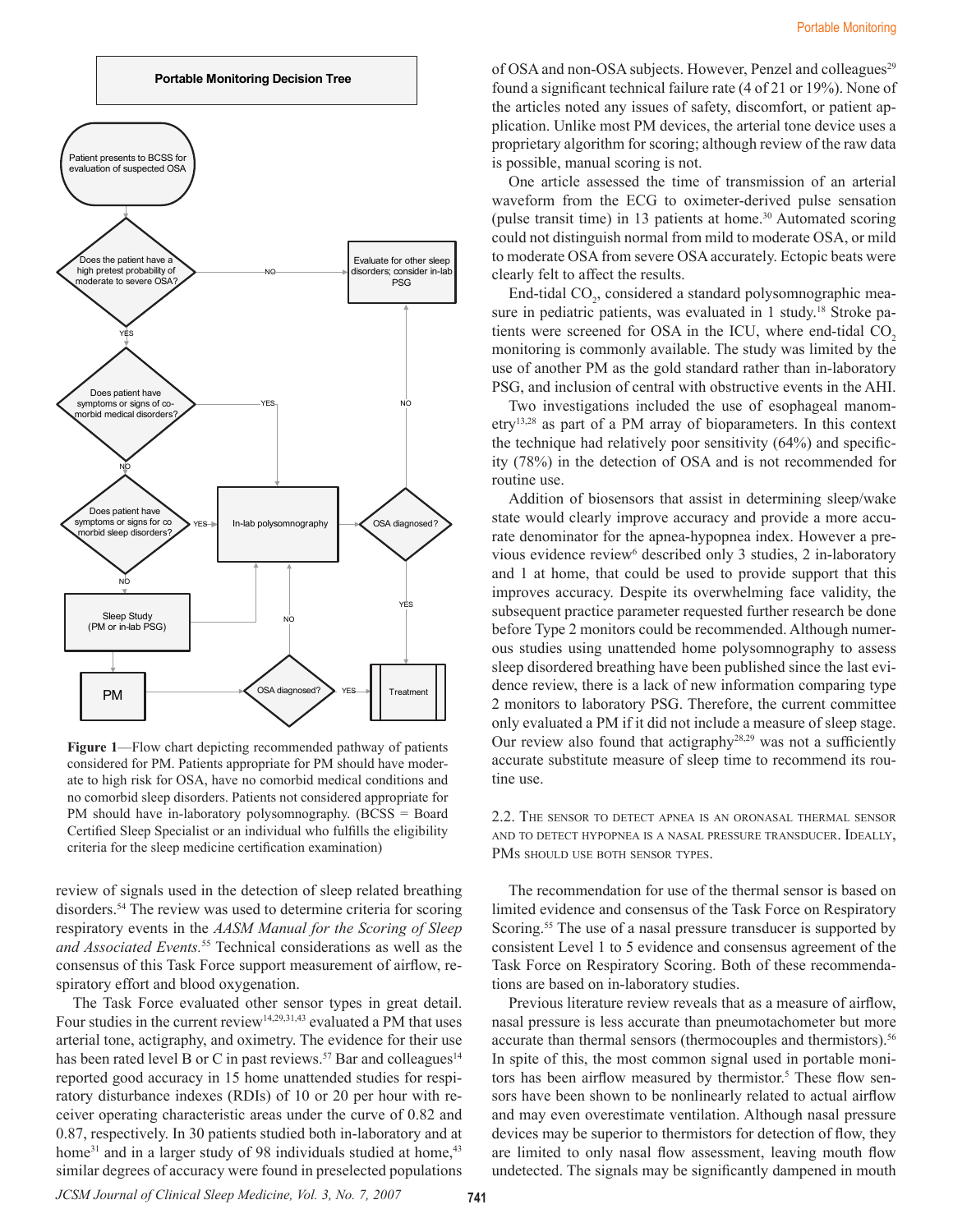breathers. The current recommendation for use of both sensor types reflects these considerations. At the time of the earlier evidence review, nasal pressure monitors had not been tested in the unattended home setting,<sup>5</sup> and the current literature review sheds no further light on the relative performance of PM devices using nasal pressure versus thermal sensors.

2.3. Ideally the sensor for identification of respiratory effort is either calibrated or uncalibrated inductance plethysmography.

This recommendation is based on consistent Level 1 to 5 evidence and consensus agreement of Task Force on Respiratory Scoring.<sup>55</sup> Recommendations for techniques for in-laboratory PSG used to measure chest and abdominal effort were reviewed in 1999.<sup>56</sup> These techniques are still current and include respiratory inductive plethysmography, piezo sensors, strain gauges, and thoracic impedance. None of these techniques have been thoroughly evaluated during PM. With the exception of respiratory inductive plethysmography, these signals provide a qualitative measure only. Therefore, previous guidelines for PSG have not recommended their routine use during in-laboratory PSG. In order to make the sensor more accurate in the detection of a hypopnea, they must be measured in conjunction with another event, e.g., oxygen desaturation.<sup>5</sup> Much less information is available for their use in PMs. Respiratory inductive plethysmography that is appropriately calibrated can use changes in excursion of the chest and abdomen during inspiration and expiration to measure actual tidal volume.<sup>5</sup> Although there is good to excellent reproducibility demonstrated for scoring hypopneas with calibrated in-laboratory inductive plethysmography and moderate agreement between observers when uncalibrated respiratory inductive plethysmography is used in the laboratory setting, similar data do not exist for PM.

2.4. The sensor for the detection of blood oxygen is pulse oximetry with the appropriate signal averaging time and accommodation for motion artifact.

The use of pulse oximetry and recommended sampling rates are based entirely on consensus by the Task Force on Respiratory Scoring.<sup>55</sup> The standards require an oximeter to have a maximum signal averaging time of  $\leq$  3 seconds at a heart rate of 80 beats per minute or more. The use of an averaging time of  $\leq$  3 seconds is based on Level 3 to 4 evidence and adjudication by the Steering Committee. A discussion of the rationale for these criteria is available in a recent review by the Task Force on Respiratory Scoring.<sup>54</sup> The task force did not address the location of the probe (ear vs. finger vs. other site); however, it is noted that most studies utilized finger probes.

# **3. Methodology for Portable Monitoring**

3.1. PM testing should be performed under the auspices of an AASM accredited comprehensive sleep medicine program with policies and procedures for sensor application, scoring, and interpretation of PM. A quality/performance improvement program for PM including inter-scorer reliability must be in place to assure accuracy and reliability.

*JCSM Journal of Clinical Sleep Medicine, Vol. 3, No. 7, 2007* **742** No studies were found that allowed the Task Force to directly evaluate the role of sleep center accreditation on the evaluation

of OSA patients with PM. Therefore, this recommendation was based on consensus. Standards for patient evaluation and followup, requirements for policies and procedures, and recommendations for quality control are part of the AASM Standards for Accreditation of Sleep Centers.45 Until specific standards for PM studies are developed, the center standards should be used as a model for the development of a comprehensive program using PM for the diagnosis and management of OSA. For programs that employ PM for clinical assessment, a monitoring program for data loss and quality is a recommended component in addition to inter-scorer reliability.

Large scale studies using PM, most notably the Sleep Heart Health Study (SHHS), have been cited as examples of successful application of PM technology. It is important to recognize, however, that research applications of PM entail careful training of technologists, detailed protocols for data acquisition and scoring and ongoing, systematic monitoring by senior scientists. In the case of the SHHS, technologists were specifically trained and certified for data acquisition and scoring. Technologists applied all of the sensors following carefully designed protocols. Studies were scored at a central facility using a detailed scoring manual. With such measures, there were no significant differences in quality scores between PM and in-laboratory PSG.<sup>24</sup> Inter - and intrascorer reliability were assessed for all aspects of scoring and were found to show good agreement.

Data on quality obtained in the SHHS study cannot be extrapolated to the clinical arena. This does not mean that high quality PM data cannot be obtained in a clinical setting, but adequate training, well-designed policies and procedures, careful attention to sensor application, manual scoring, and systematic review of the raw data by a skilled sleep medicine practitioner are all important components in producing a positive outcome for the patient.

3.2. An experienced sleep technician, sleep technologist, or appropriately trained healthcare practitioner must perform the application of PM sensors or directly educate the patient in the correct application of sensors.

After review of the evidence, it was the consensus of the Task Force that an experienced sleep technologist/technician or trained health care provider must be involved in the application of PM. Proper functioning of the sensors and PM equipment is essential to obtain accurate physiologic information and thus a person thoroughly familiar with the equipment and its operation must perform the setup or provide detailed instruction to the patient. The evidence review of portable monitors reported data loss of 3%-18%<sup>a</sup> for Type 3 monitors and 7%-10%<sup>b</sup> for oxygen saturation measurements in Type 4 monitors.<sup>5</sup> The subsequent AHRQ review<sup>57</sup> noted inadequate or missing data precluding adequate interpretation reported in 13%-20% of studies for Type 3 monitors.<sup>17, 20, 58</sup> Golpe and coworkers<sup>20</sup> reported data loss that prevented interpretation in 7% of studies in which a technologist applied the sensors as compared to 33% in which the patient applied the sensors independently at home. A more recent study found that 5.6% of patients had more than 20% of time in bed with absent or inadequate airflow.40 For Type 4 devices used in the home, data loss was reported to be between 11% and 16%.<sup>14</sup> This study also reported on the use of the PM in the laboratory with technologist application of the sensors resulting in only 3% data loss. A new Type 4 device provides an audible alarm if the device comes off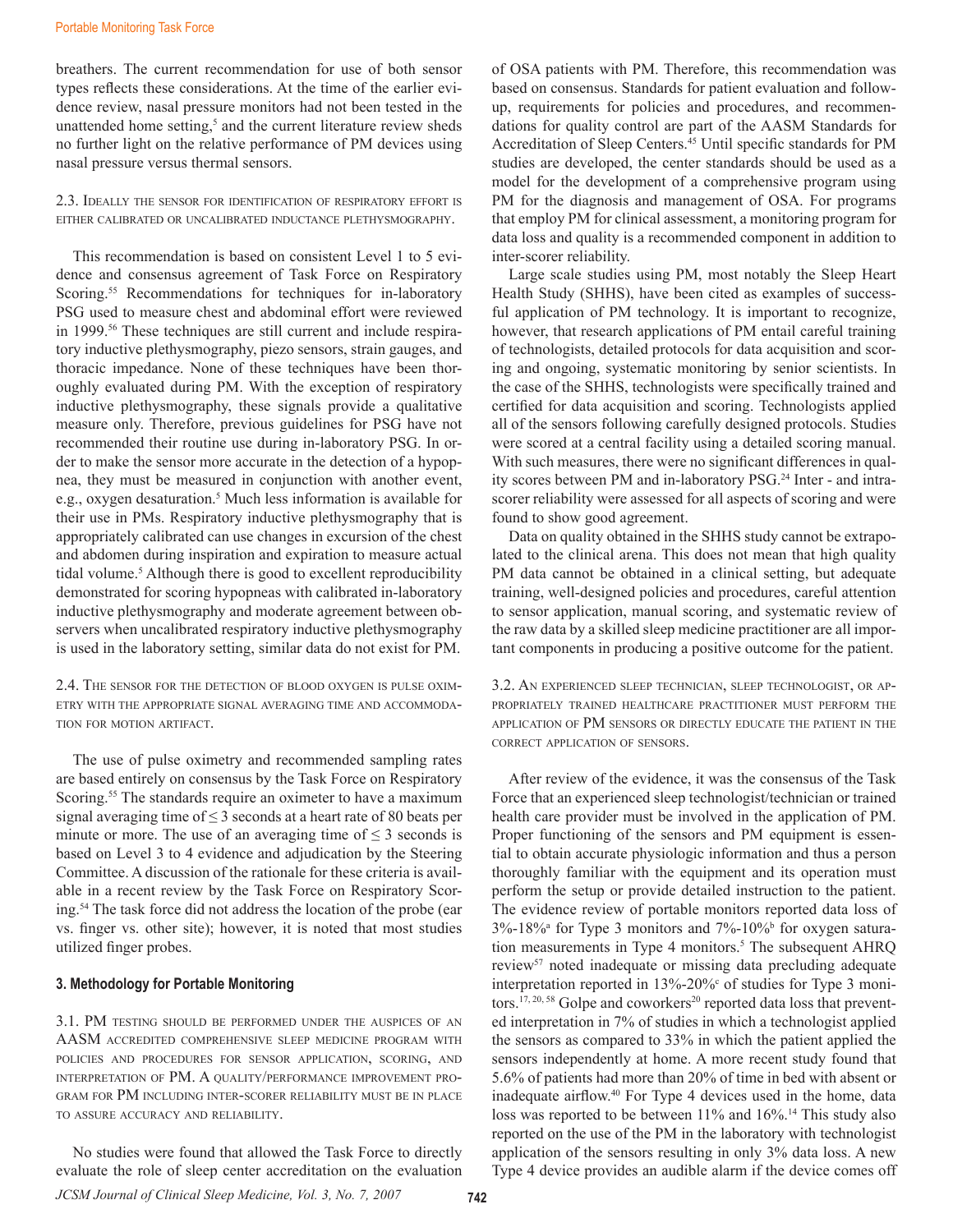or need adjustment. This approach resulted in only 2% of studies with insufficient data.<sup>36</sup>

3.3. PM devices must allow for the display of raw data for manual scoring or editing of automated scoring by a trained and qualified sleep technician/technologist. Evaluation of PM data must include review of the raw data by a board certified sleep specialist or an individual who fulfills the eligibility criteria for the sleep medicine certification examination.

This is consistent with the prior practice parameter. In our literature review, 18 studies indicated whether edited or manual scoring was performed. Of these, 6 studies included a physician role. When they have been compared, studies have found manual scoring to be superior to automated scoring.<sup>11,15,17,28,40,41</sup> Calleja and coworkers<sup>59</sup> used a Type 3 device in a laboratory setting and found that the mean difference between the AHI on PSG and that obtained from the PM was smaller when the PM data were scored manually  $(4 \pm$ 14) than when they were scored using an automated algorithm (24  $\pm$  30). Another home study using a type 3 device<sup>17</sup> noted that agreement between the AHI from PSG and that from the PM was better if the data were manually-scored (kappa  $= 0.54$ ) than if automated scoring was used (kappa  $= 0.10$ ). A Type 3 device when used in a laboratory setting also had a smaller mean difference between PSG AHI and PM when manual scoring was used  $(3.5 \pm 5.3)$  than when automated scoring was used  $(10.7 \pm 8.5).^{28}$  Golpe and coworkers<sup>20</sup> used receiver operating characteristic analysis and reported a slightly better area under the curve with manual scoring of Type 4 PM data for identification of patients with an RDI of greater than 10 on in-laboratory PSG. Finally, Esnaola<sup>60</sup> reported an average difference of 2 events per hour between facility-based PSG and manual scoring of a Type 4 monitor. With automated scoring, the difference rose to 9 events per hour. One study<sup>41</sup> specifically compared manual and automated scoring, showing good correlation  $(r = 0.949; p < 0.001)$  for severe OSA, but poor correlation for mild and moderate OSA. Some PM devices do not permit manual scoring. Although lack of direct comparisons of different PM devices precludes a conclusion that those devices are inherently less accurate, the preceding conclusion raises this concern. It is also noted that automated analysis software is frequently modified as newer versions are released. Consequently, one should be cautious in interpretation of published data on the performance of any scoring software as the commercially updated software is often not the version in the literature.

3.4. Scoring criteria should be consistent with the current published AASM standards for scoring of apneas and hypopneas.

Although intended for in-laboratory PSG, these criteria provide standard and accepted definitions for apnea and hypopnea.<sup>55</sup> To maintain consistency, it is recommended that the same standards be used for PM.

3.5. Due to the known rate of false negative PM tests, in laboratory polysomnography should be performed in cases where PM is TECHNICALLY INADEQUATE OR FAILS TO ESTABLISH THE DIAGNOSIS of OSA in patients with <sup>a</sup> high pretest probability.

*JCSM Journal of Clinical Sleep Medicine, Vol. 3, No. 7, 2007* **743** False negative rates may be as high as 17% in unattended PM studies. In patients who are selected to have a high pretest prob-

ability for OSA, studying with PM is expected to result in a positive test. If the PM test is technically inadequate or does not provide the expected result, in-laboratory polysomnography should be performed.

3.6. A follow-up visit with <sup>a</sup> physician or other appropriately trained and supervised health care provider should be performed on all patients undergoing PM to discuss the results of the test.

No specific guidance on this is provided in the published practice parameters.<sup>5</sup> Few studies have included clinical outcomes in the evaluation of the effectiveness of the use PM in the diagnosis and management of OSA. However a study by Whitelaw and coworkers<sup>37</sup> compared the ability of experienced sleep physicians to predict the probability of an improvement of at least 1 unit in patients' Sleep Apnea Quality of Life Index (SAQLI) score after treatment with CPAP based on information from home oximetry or a PSG. Patients had been referred to the sleep center by family physicians and had to have somnolence or fatigue. Those with "important co-morbidity" were excluded. Although no significant difference between the predictive accuracy using PSG and that using home oximetry information was found, the overall accuracy was only 0.60. Mulgrew and coworkers<sup>44</sup> compared the symptoms and SAQLI score after 3 months of CPAP treatment for patients who had been managed using either a PSG or an ambulatory CPAP titration. All patients had had a pretest probability of OSA of 95% or greater. At 3 months 13% of patients managed using a PSG titration and 19% of patients managed with the ambulatory titration still had excessive sleepiness manifest by an ESS score greater than 10. Thus many patients with sleep complaints who are diagnosed with OSA based on information from a PM (or a PSG) may not respond to treatment as expected and need follow-up by a trained health care provider for adequate management.

3.7. Unattended PM can be used within the parameters specified above in the patient's home.

This is a change from the previous practice parameter $<sup>1</sup>$  and is</sup> based in part on new data<sup>44</sup> suggesting that PM is an appropriate alternative to in-laboratory PSG in carefully-selected patients who have a moderate to high clinical likelihood of OSA and in the absence of significant comorbid conditions.

This new data, as well as the study of Whitelaw and coworkers,<sup>37</sup> suggests that a protocol involving PM and auto-PAP (APAP) could be used to diagnose and treat carefully selected patients without in-laboratory PSG. No significant outcome differences were found between the 2 groups. Home use of APAP following diagnosis by "an established method" is listed as an option in the forthcoming AASM practice parameter,<sup>61</sup> which states, "certain APAP devices may be initiated and used in the self-adjusting mode for unattended treatment of patients with moderate to severe OSA without significant comorbidities." The comorbidities match those specified in this paper for the use of PM. Further, the practice parameter includes as a second option that APAP, "may be used in an unattended way to determine a fixed CPAP treatment pressure for patients with moderate to severe OSA without significant comorbidities."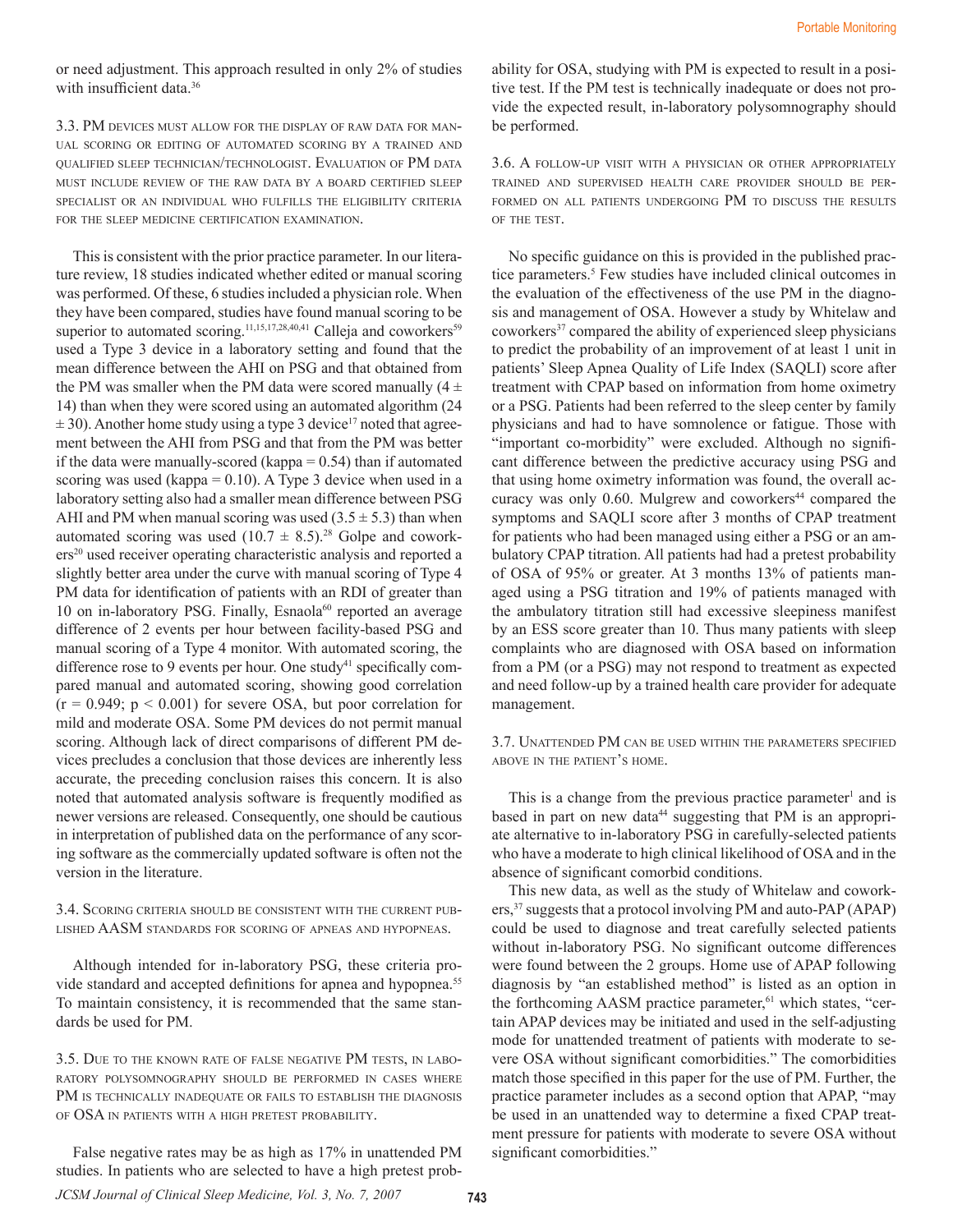**Summary of Methodology and Technology for Portable Monitoring:** PM for OSA is defined as including recording of airflow, respiratory effort, and blood oxygenation. The Task Force recommends that sensors endorsed in the *AASM Manual for the Scoring of Sleep and Associated Events<sup>55</sup>* be used in PM studies. This includes an oronasal thermal sensor and nasal pressure transducer for airflow, respiratory inductance plethysmography for effort, and an oximeter with a high sampling rate and fast averaging time for blood oxygenation. Devices must allow review of raw data. PM should be performed under the auspices of an AASM accredited comprehensive sleep medicine program, including written policies and procedures with quality control including scoring reliability. Manual scoring or manual editing of automated scoring by skilled personnel with review of the raw data by a board certified sleep specialist or a person who fulfills the requirements to take the sleep medicine certification examination is recommended. Scoring criteria should be consistent with published criteria.55 Under the circumstances as outlined, PM may be performed unattended in the home. If PM testing in the high-risk patient is negative or technically inadequate, in laboratory polysomnography is recommended.

# **Conclusions**

The Portable Monitoring Task Force of the American Academy of Sleep Medicine reviewed available evidence and met to develop consensus recommendations on the use of PM in the diagnosis and management of patients with OSA. The AASM Board of Directors approved this clinical guideline. Previous reviews have concluded that PM should be used only on a limited basis. The Task Force identified additional appropriate indications and usage of PM within parameters guided by the following principles: **PM use should be integrated into a comprehensive program of patient evaluation and treatment under the direction of a sleep specialist board certified in sleep medicine.** Studies have shown that board certification improves outcomes in patients with OSA.47 The determination of whether a patient meets criteria for PM is complex, requiring understanding of the risk factors for OSA and the diagnostic criteria for other sleep disorders. Evaluation of PM data requires experience and expertise that are part of the training and certification of sleep specialists. **PM should only be used in populations with substantive published data on specificity and sensitivity.** This restricts PM use to patients with a high probability of OSA based on clinical evaluation and without evidence of significant comorbidities (both medical and other sleep disorders). **PM should be regulated by policies and procedures that maximize the reliability and validity of the diagnostic process.** The stringent requirements for AASM sleep center accreditation<sup>45</sup> provide a guide for PM use. Data support a review of raw data rather than reliance on automated scoring. Written protocols, safety procedures, and ongoing quality assurance (including inter-scorer reliability at regular intervals) are methods to insure the highest quality of care for OSA patients.

It is expected that future studies will expand the populations appropriate for PM studies. The AASM will continue to monitor the literature and issue updates as necessary.

# **ACKNOWLEDGMENTS**

The Task Force acknowledges the assistance provided for data extraction by Loretta Colvin, CRNP. This project was funded by the American Academy of Sleep Medicine.

#### **Appendix I – Considerations for PM Equipment**

Based on review of the literature and the personal experience of the Task Force members, the following recommendations were developed to aid sleep centers in the selection of a PM device and development of a program for their use:

*a. Safety* **–** The previously published evidence review and subsequent practice parameters did not specifically address this issue.1,5 This is partially due to the lack of specific published information in this area, which is also lacking in the 37 articles in the current evidence table. Potential safety concerns that may be more relevant to PM than to laboratory based PSG include but are not limited to fall risk from loose wires, electrical risk in devices that use battery rather than AC power, patient abuse of or by a technologist in the home, burns from faulty oximeter probes, and accidents due to distraction by the monitor while driving home after application of the monitor in the lab.

*b. Ease of use* **–** No comparison studies exist either in the prior evidence review or the current review that address ease of use. The Task Force felt that reduced time to attach sensors would be beneficial. Complicated data collection and transfer procedures are to be avoided.

*c. Reliability* **–** Data loss is an important issue in evaluating PM devices. The prior evidence review of Type 3 studies reported a range of 3% to 18% data loss in unattended home studies.<sup>5</sup> Type 4 monitors had similar data loss of 7% to 10% unattended versus 2% to 16% in attended settings, where oxygen saturation was the main signal analyzed. Reliability may also depend on reproducibility in 3 areas: human scoring, night-to-night variability and independent validation by different groups. Of the 51 studies reviewed by Flemons et al<sup>5</sup> none reported interrater or intrarater reliability for human or computer/human scoring. Scoring variability is also of concern in laboratory PSG, and it is not clear that interrater or intrarater reliability is lower for PM than for PSG. Regarding night to night variability, 1 prior unattended home study reported no significant difference in mean RDI between 2 study nights.17 This was extended to 7 nights in a more recent study by Fietze et al.<sup>19</sup> However, in that study, 28% of patients had severity of illness reclassification from normal to mild. Another study revealed a 23% difference in RDI > 10 between in-laboratory PSG compared to study in the home unattended. Although biologic night-to-night variability is also of concern in interpreting PSG results, technical causes of night-to-night variability may be greater for PM. Actual sleep apnea severity is known to vary with sleep position and the estimated severity will vary depending on the accuracy with which sleep time can be estimated. Neither sleep position nor sleep time is accurately recorded by most PMs. Fietze reported 17% (6/35) of studies were deleted because of sleep position errors. The prior practice parameters concluded that one reason sensitivity and specificity differ between PM and in-laboratory PSG is that the latter measures sleep time whereas the former measures only recording time. This translates into generally decreased AHI as recorded by PM compared to full PSG. Finally, one should consider independent validation between different groups of investigators using different protocols. Standardization of testing and scoring protocols is also a concern in PSG; however, this is of greater concern in PM given the greater differences among signals recorded across devices. There are insufficient data to assess reliability of PM between different centers, even those using the same equipment, due to differences in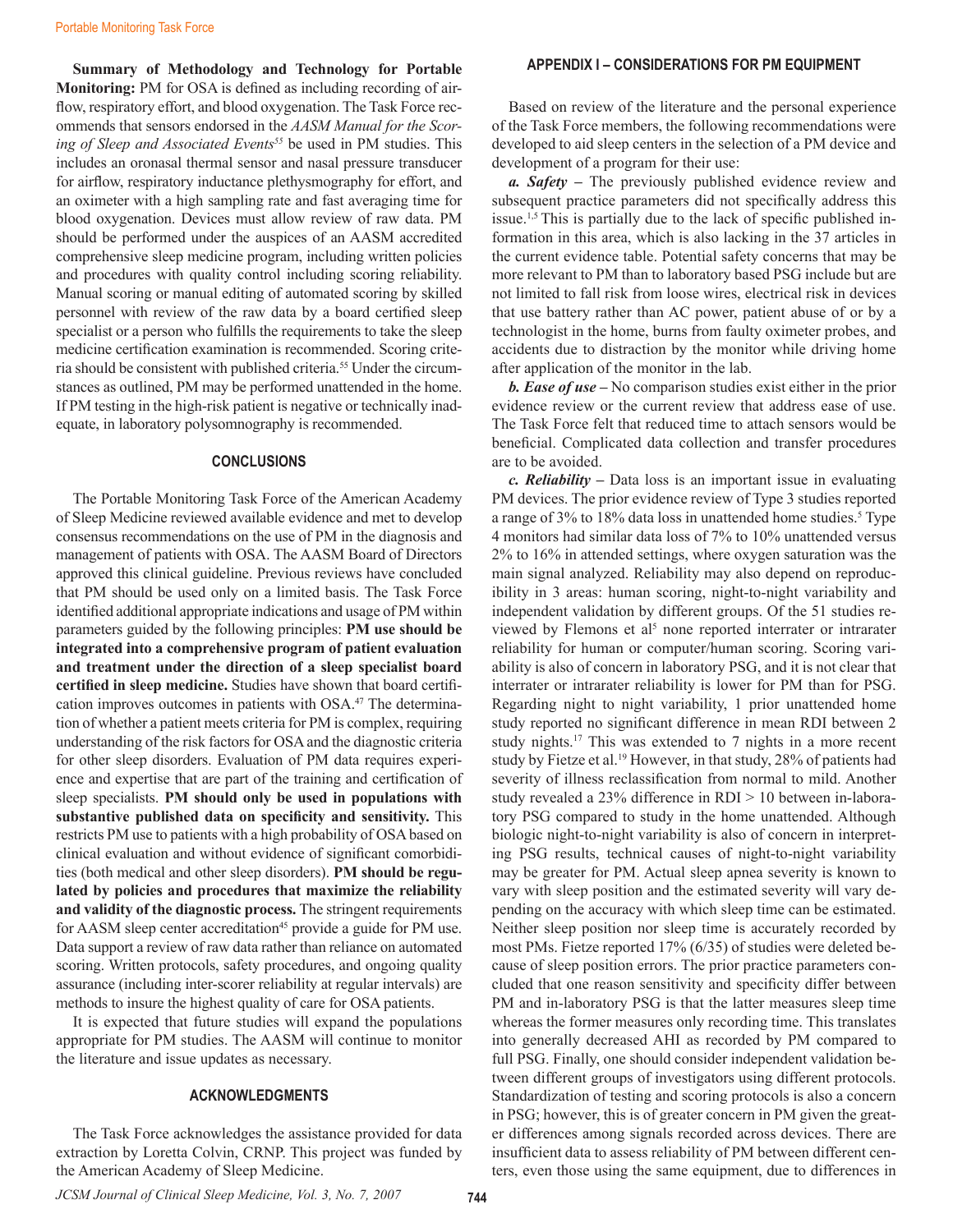testing and scoring protocols. Centers performing PM should also consider how much scoreable data is needed to reliably evaluate sleep related breathing disorders.

*d. Durability* **–** The committee felt that this was a significant and yet poorly described issue in the literature reviews. Although not addressed in the prior evidence review, equipment breakage, wire disconnections, water/sweat resistance, and battery life may become issues over extended periods of time as equipment is reused by multiple patients.<sup>1</sup> Furthermore, there is minimal information available concerning battery power needed to provide an adequate recording for prolonged periods.

*e. Economy* **–** Although the actual purchase cost of PM devices has decreased substantially over the past decade, the total health care costs of evaluating and treating suspected sleep apnea using PM have not been adequately compared to the costs using PSG. In the prior practice parameter, of 12 studies utilizing 3 or more recording channels (Type 3), only 2 actually reported costs of PM in the home.<sup>1</sup> Twenty-two percent to 33% cost savings were described when compared to in-lab PSG. In the 35 studies previously reviewed, 5 attended, 2 unattended and 1 mixed population in-home protocols were described. Cost savings were universally reported, but there was significant variability in study design, pretest probability for OSA and threshold level (i.e., RDI) for the diagnosis of sleep apnea. Among the more recent studies, Dingli and coworkers<sup>17</sup>reported a 42% savings including technician time, supplies, and equipment depreciation if patients went straight from PM to CPAP. However, they had 24% initial and 12% later PM failure rates which must be included in such analysis. Bachour and coworkers<sup>13</sup> evaluated an esophageal monitor with flow and oximetry compared to in-lab polysomnography, each followed by CPAP titration. Some savings were noted, but the analysis did not include costs incurred from reevaluation of the 40% of false negative studies. Regardless of the number of channels recorded, none of the studies previously or currently reviewed address costs relative to the popular use of split study protocols (an initial baseline evaluation in the laboratory followed by nasal CPAP titration in appropriately selected patients). Furthermore, costs of treatment are often not compared, such as those incurred when auto-adjusting positive airway pressure (APAP) or empiric CPAP home treatment protocols versus the standard 2 night baseline and CPAP in-laboratory titration studies are used.

*f. Diagnostic accuracy* – The diagnostic accuracy of the PM is clearly critical to its success. The previous evidence review found that on the basis of only 3 studies, the addition of measures of sleep (Type 2 PM) did not have sufficient sensitivity or specificity to reduce the probability of OSA in either in-laboratory attended or home-unattended PM studies. False-negative results in the latter group could be as high as 15%. In contrast, Type 3 PM attended in-laboratory studies demonstrated a significant number of patients with a negative result (range, 20% to 73%) with a small percentage of false negatives (4% to 8%). However, in 4 home unattended studies, the false negative rate was as high as 17%. Type 4 PM studies had similar success as Type 3 when used attended in the laboratory, however, had higher false negative results when unattended as the quality grade of the study design diminished. A high pretest probability for having OSA pointed to the importance of a pretest clinical examination in increasing the probability that a PM could significantly aid in increasing the diagnosis of OSA. Insufficient data were available at the time of the evidence review to recommend portable full polysomnography (Type 2 PM), either in

the laboratory or less so, unattended in the home. In contrast, 9 high-quality studies using similar scoring definitions for AHI were shown to have high specificity  $(> 90\%)$ , sensitivity and likelihood ratios when attended in the laboratory. However, the clinical situation of most interest would be in the home and here there were only 2 high-quality studies. The number of patients found to have a positive result was high at 46% to 82% with a corresponding wide range of false positive results between 2% and 31%. When Type 4 PM attended studies were evaluated, higher quality studies with likelihood ratios of  $> 10$  had low false positive rates (range, 0% to 12%) while lower quality studies with lower likelihood ratios had much higher false positive rates (range, 3% to 37%). Thus Type 4 home-unattended studies had wide variance of false positives (range, 41% to 73%). Based on this and other data, the prior practice parameter stated that there was insufficient evidence to support the use of a PM with full monitoring capability, attended or unattended to evaluate patients with suspected OSA (option).<sup>5</sup> In contrast, Type 3 monitors of > 3 signals in an attended setting could be used to decrease or increase the probability that a patient has an AHI greater than 15 as well as both rule in and rule out a diagnosis of OSA (Standard), however, there was insufficient evidence to support these devices in the home-unattended setting. Furthermore, there was insufficient evidence to support Type 4 PM to increase or decrease the probability of an AHI of  $> 15$  or make a diagnosis of OSA. The task force could find no substantial evidence in the subsequent literature that would significantly alter these recommendations.

### **Evidence Tables**

Evidence tables are available online at www.aasmnet.org/jcsm.

#### **REFERENCES**

- 1. Chesson AL Jr, Berry RB, Pack A. Practice parameters for the use of portable monitoring devices in the investigation of suspected obstructive sleep apnea in adults. Sleep 2003;26:907-13.
- 2. Standards of Practice Committee of the American Sleep Disorders Association. Practice parameters for the use of portable recording in the assessment of obstructive sleep apnea. Sleep 1994;17:372-7.
- 3. Chesson AL Jr, Ferber RA, Fry JM, et al. The indications for polysomnography and related procedures. Sleep 1997;20:423-87.
- 4. Ross SD, Sheinhait IA, Harrison KJ, et al. Systematic review and meta-analysis of the literature regarding the diagnosis of sleep apnea. Sleep 2000;23:519-32.
- 5. Flemons WW, Littner MR, Rowley JA, et al. Home diagnosis of sleep apnea: a systematic review of the literature. An evidence review cosponsored by the American Academy of Sleep Medicine, the American College of Chest Physicians, and the American Thoracic Society. Chest 2003;124:1543-79.
- 6. Decision Memo for Continuous Positive Airway Pressure (CPAP) Therapy for Obstructive Sleep Apnea (OSA) (CAG-00093R). 2005. (Accessed at http://www.cms.hhs.gov/mcd/viewdecisionmemo.  $asp?id=110.$
- 7. American Academy of Sleep Medicine. Portable monitoring in the diagnosis of obstructive sleep apnea. J Clin Sleep Med 2006;2:274.
- 8. Colten HR, Altevogt BM, eds. Sleep disorders and sleep deprivation: An Unmet Public Health Problem. Washington, D.C.: Institute of Medicine of the National Academies; 2006.
- 9. Abdenbi F, Ahnaou A, Royant-Parola S, et al. Ambulatory sleep recording in a healthcare network: a feasibility study. C R Biol 2002;325:401-5.
- 10. Alvarez D, Hornero R, Abasolo D, del Campo F, Zamarron C.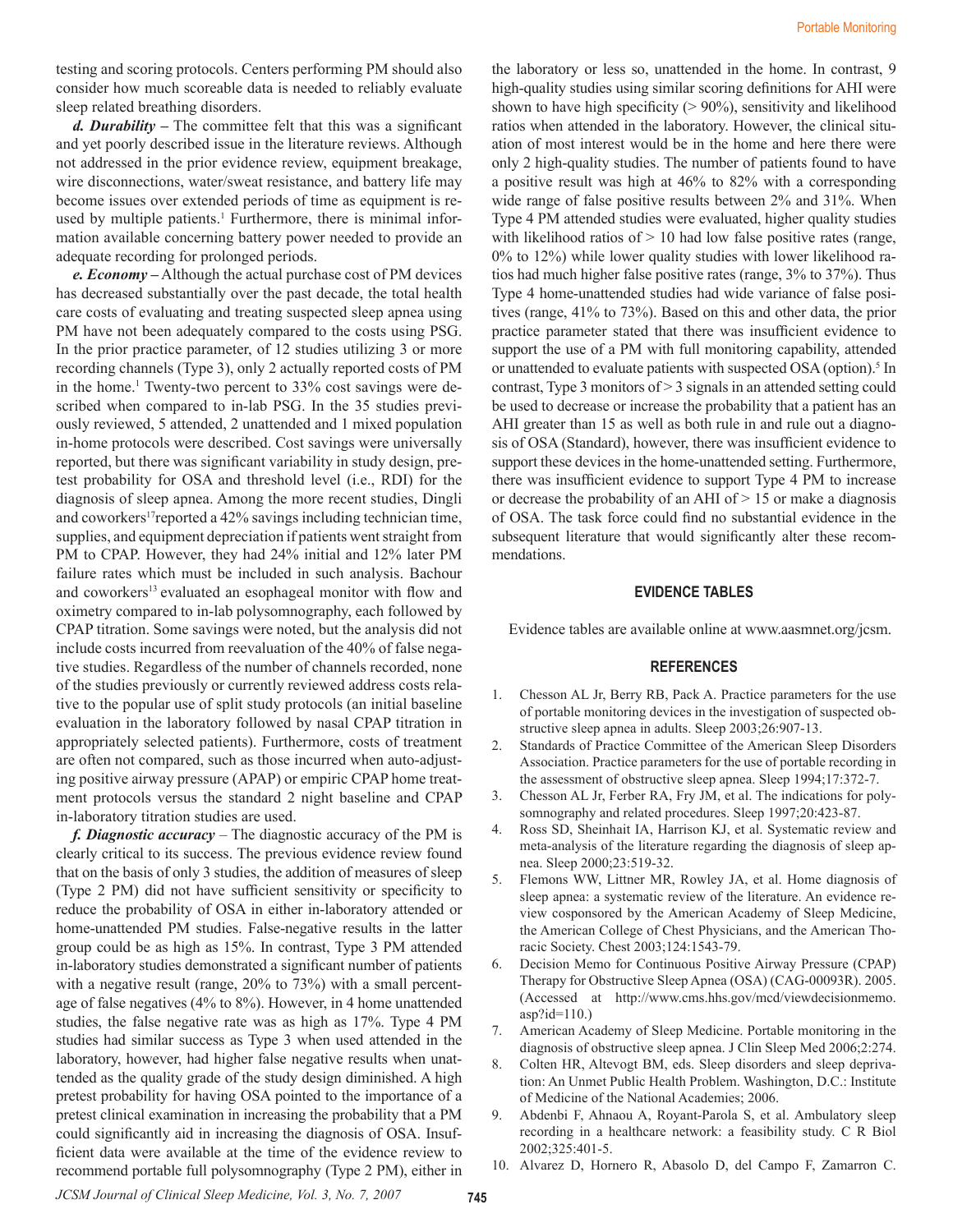Nonlinear characteristics of blood oxygen saturation from nocturnal oximetry for obstructive sleep apnoea detection. Physiol Meas 2006;27:399-412.

- 11. Ancoli-Israel S, Mason W, Coy TV, Stepnowsky C, Clausen JL, Dimsdale J. Evaluation of sleep disordered breathing with unattended recording: the Nightwatch System. J Med Eng Technol 1997;21:10-4.
- 12. Ayappa I, Norman RG, Suryadevara M, Rapoport DM. Comparison of limited monitoring using a nasal-cannula flow signal to full polysomnography in sleep-disordered breathing. Sleep 2004;27:1171-9.
- 13. Bachour A, Herrala J, Maasilta P. Is there a cost-effective way to diagnose mild sleep-disordered breathing? Respir Med 2002;96:586-93.
- 14. Bar A, Pillar G, Dvir I, Sheffy J, Schnall RP, Lavie P. Evaluation of a portable device based on peripheral arterial tone for unattended home sleep studies. Chest 2003;123:695-703.
- 15. Cirignotta F, Mondini S, Gerardi R, Mostacci B, Sancisi E. Unreliability of automatic scoring of MESAM 4 in assessing patients with complicated obstructive sleep apnea syndrome. Chest 2001;119:1387-92.
- 16. Claman D, Murr A, Trotter K. Clinical validation of the Bedbugg in detection of obstructive sleep apnea. Otolaryngol Head Neck Surg 2001;125:227-30.
- 17. Dingli K, Coleman EL, Vennelle M, et al. Evaluation of a portable device for diagnosing the sleep apnoea/hypopnoea syndrome. Eur Respir J 2003;21:253-9.
- 18. Dziewas R, Hopmann B, Humpert M, et al. Capnography screening for sleep apnea in patients with acute stroke. Neurol Res 2005;27:83-7.
- 19. Fietze I, Dingli K, Diefenbach K, et al. Night-to-night variation of the oxygen desaturation index in sleep apnoea syndrome. Eur Respir J 2004;24:987-93.
- 20. Golpe R, Jimenez A, Carpizo R. Home sleep studies in the assessment of sleep apnea/hypopnea syndrome. Chest 2002;122:1156-61.
- 21. Guilleminault C, Kreutzer M, Chang JL. Pregnancy, sleep disordered breathing and treatment with nasal continuous positive airway pressure. Sleep Med 2004;5:43-51.
- 22. Gurubhagavatula I, Maislin G, Pack AI. An algorithm to stratify sleep apnea risk in a sleep disorders clinic population. Am J Respir Crit Care Med 2001;164(10 Pt 1):1904-9.
- 23. Hussain SF, Fleetham JA. Overnight home oximetry: can it identify patients with obstructive sleep apnea-hypopnea who have minimal daytime sleepiness? Respir Med 2003;97:537-40.
- 24. Iber C, Redline S, Kaplan Gilpin AM, et al. Polysomnography performed in the unattended home versus the attended laboratory setting- -Sleep Heart Health Study methodology. Sleep 2004;27:536-40.
- 25. Magalang UJ, Dmochowski J, Veeramachaneni S, et al. Prediction of the apnea-hypopnea index from overnight pulse oximetry. Chest 2003;124:1694-701.
- 26. Nakano H, Hayashi M, Ohshima E, Nishikata N, Shinohara T. Validation of a new system of tracheal sound analysis for the diagnosis of sleep apnea-hypopnea syndrome. Sleep 2004;27:951-7.
- 27. Nakano H, Ikeda T, Hayashi M, et al. Effect of body mass index on overnight oximetry for the diagnosis of sleep apnea. Respir Med 2004;98:421-7.
- 28. Overland B, Bruskeland G, Akre H, Skatvedt O. Evaluation of a portable recording device (Reggie) with actimeter and nasopharyngeal/ esophagus catheter incorporated. Respiration 2005;72:600-5.
- 29. Penzel T, Kesper K, Pinnow I, Becker HF, Vogelmeier C. Peripheral arterial tonometry, oximetry and actigraphy for ambulatory recording of sleep apnea. Physiol Meas 2004;25:1025-36.
- 30. Pitson DJ, Stradling JR. Value of beat-to-beat blood pressure changes, detected by pulse transit time, in the management of the obstructive sleep apnoea/hypopnoea syndrome. Eur Respir J 1998;12:685-92.
- 31. Pittman SD, Ayas NT, MacDonald MM, Malhotra A, Fogel RB, White DP. Using a wrist-worn device based on peripheral arterial

tonometry to diagnose obstructive sleep apnea: in-laboratory and ambulatory validation. Sleep 2004;27:923-33.

- 32. Schafer H, Ewig S, Hasper E, Luderitz B. Predictive diagnostic value of clinical assessment and nonlaboratory monitoring system recordings in patients with symptoms suggestive of obstructive sleep apnea syndrome. Respiration 1997;64:194-9.
- 33. Takeda T, Nishimura Y, Satouchi M, et al. Usefulness of the oximetry test for the diagnosis of sleep apnea syndrome in Japan. Am J Med Sci 2006;331:304-8.
- 34. Tsai WH, Remmers JE, Brant R, Flemons WW, Davies J, Macarthur C. A decision rule for diagnostic testing in obstructive sleep apnea. Am J Respir Crit Care Med 2003;167:1427-32.
- 35. Webster JB, Bell KR, Hussey JD, Natale TK, Lakshminarayan S. Sleep apnea in adults with traumatic brain injury: a preliminary investigation. Arch Phys Med Rehabil 2001;82:316-21.
- 36. Westbrook PR, Levendowski DJ, Cvetinovic M, et al. Description and validation of the apnea risk evaluation system: a novel method to diagnose sleep apnea-hypopnea in the home. Chest 2005;128:2166-75.
- 37. Whitelaw WA, Brant RF, Flemons WW. Clinical usefulness of home oximetry compared with polysomnography for assessment of sleep apnea. Am J Respir Crit Care Med 2005;171:188-93.
- 38. Wiltshire N, Kendrick AH, Catterall JR. Home oximetry studies for diagnosis of sleep apnea/hypopnea syndrome: limitation of memory storage capabilities. Chest 2001;120:384-9.
- 39. Wright JT, Jr., Redline S, Taylor AL, et al. Relationship between 24- H blood pressure and sleep disordered breathing in a normotensive community sample. Am J Hypertens 2001;14(8 Pt 1):743-8.
- 40. Yin M, Miyazaki S, Ishikawa K. Evaluation of type 3 portable monitoring in unattended home setting for suspected sleep apnea: factors that may affect its accuracy. Otolaryngol Head Neck Surg 2006;134:204-9.
- 41. Yin M, Miyazaki S, Itasaka Y, et al. A preliminary study on application of portable monitoring for diagnosis of obstructive sleep apnea. Auris Nasus Larynx 2005;32:151-6.
- 42. Zamarron C, Romero PV, Gude F, Amaro A, Rodriguez JR. Screening of obstructive sleep apnoea: heart rate spectral analysis of nocturnal pulse oximetric recording. Respir Med 2001;95:759-65.
- 43. Zou D, Grote L, Peker Y, Lindblad U, Hedner J. Validation a portable monitoring device for sleep apnea diagnosis in a population based cohort using synchronized home polysomnography. Sleep 2006;29:367-74.
- 44. Mulgrew AT, Fox N, Ayas NT, Ryan CF. Diagnosis and initial management of obstructive sleep apnea without polysomnography: a randomized validation study. Ann Intern Med 2007;146:157-66.
- 45. Standards for Accreditation of Sleep Disorders Centers. American Academy of Sleep Medicine, 2007. (Accessed September, 2007, at http://aasmnet.org/Resources/PDF/CenterStandards.pdf.)
- 46. Kushida CA, Littner MR, Morgenthaler T, et al. Practice parameters for the indications for polysomnography and related procedures: an update for 2005. Sleep 2005;28:499-521.
- 47. Parthasarathy S, Haynes PL, Budhiraja R, Habib MP, Quan SF. A national survey of the effect of sleep medicine specialists and American Academy of Sleep Medicine Accreditation on management of obstructive sleep apnea. J Clin Sleep Med 2006;2:133-42.
- 48. American Academy of Sleep Medicine. International classification of sleep disorders, 2nd ed. diagnostic and coding manual. Westchester, IL: American Academy of Sleep Medicine; 2005.
- 49. Schulz R, Hummel C, Heinemann S, Seeger W, Grimminger F. Serum levels of vascular endothelial growth factor are elevated in patients with obstructive sleep apnea and severe nighttime hypoxia. Am J Respir Crit Care Med 2002;165:67-70.
- 50. Sin DD, Fitzgerald F, Parker JD, Newton G, Floras JS, Bradley TD. Risk factors for central and obstructive sleep apnea in 450 men and women with congestive heart failure. Am J Respir Crit Care Med 1999;160:1101-6.